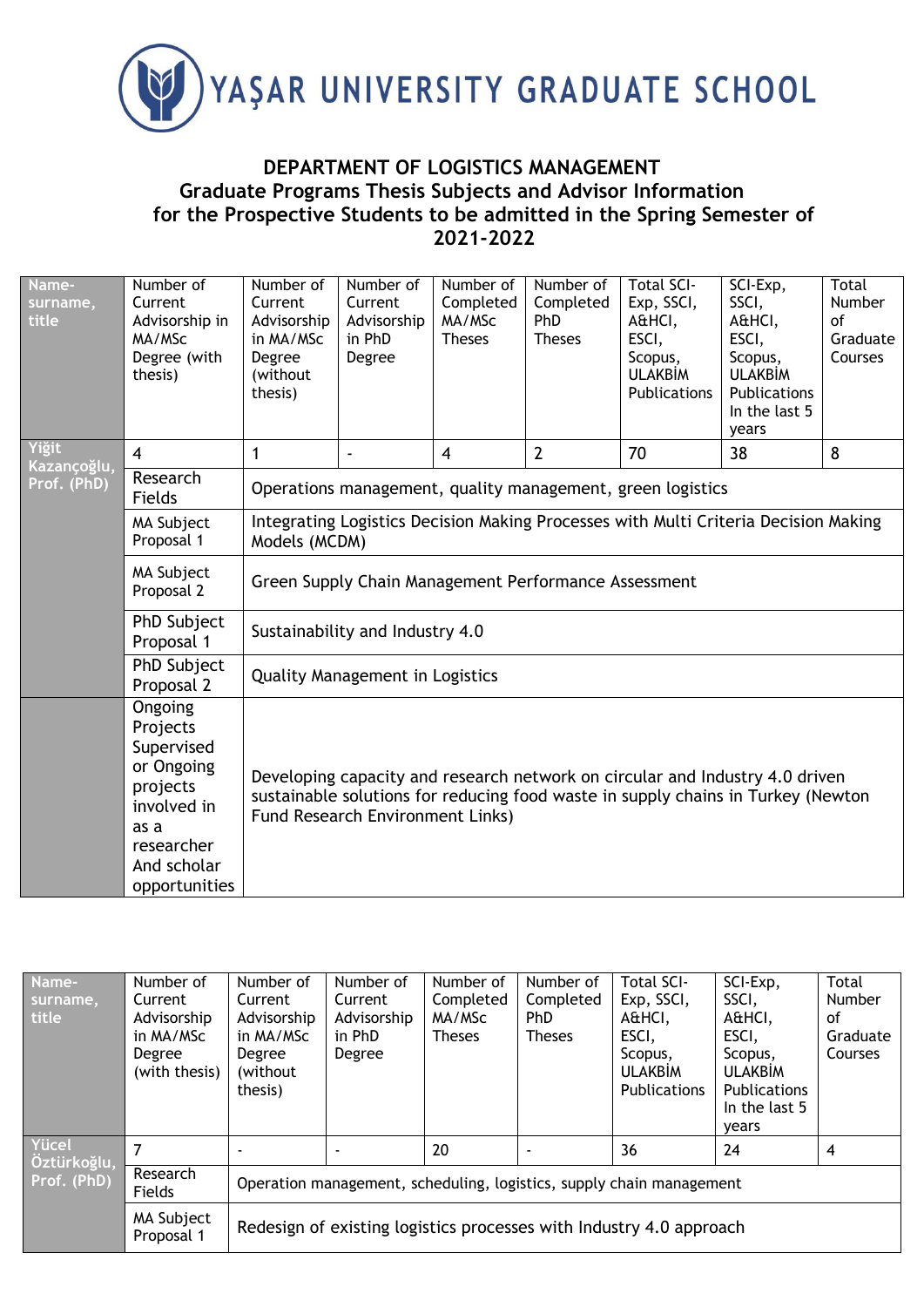| Name-<br>surname,<br>title                       | Number of<br>Current<br>Advisorship<br>in MA/MSc<br>Degree<br>(with<br>thesis) | Number of<br>Current<br>Advisorship<br>in MA/MSc<br>Degree<br>(without)<br>thesis)      | Number of<br>Current<br>Advisorship<br>in PhD<br>Degree | Number of<br>Completed<br>MA/MSc<br><b>Theses</b> | Number of<br>Completed<br><b>PhD</b><br><b>Theses</b> | Total SCI-<br>Exp, SSCI,<br>A&HCI,<br>ESCI,<br>Scopus,<br><b>ULAKBIM</b><br>Publications | SCI-Exp,<br>SSCI,<br>A&HCI,<br>ESCI,<br>Scopus,<br><b>ULAKBIM</b><br>Publications<br>In the last 5<br>years | Total<br>Number<br>Ωf<br>Graduate<br>Courses |  |  |  |
|--------------------------------------------------|--------------------------------------------------------------------------------|-----------------------------------------------------------------------------------------|---------------------------------------------------------|---------------------------------------------------|-------------------------------------------------------|------------------------------------------------------------------------------------------|-------------------------------------------------------------------------------------------------------------|----------------------------------------------|--|--|--|
| <b>Esra</b><br>Ekinci,<br>Assist.<br>Prof. (PhD) | $\overline{2}$                                                                 |                                                                                         |                                                         |                                                   |                                                       | 6                                                                                        | 4                                                                                                           | 5                                            |  |  |  |
|                                                  | Research<br>Fields                                                             | Retail supply chain management, system complexity, system dynamics, scheduling problems |                                                         |                                                   |                                                       |                                                                                          |                                                                                                             |                                              |  |  |  |
|                                                  | MA Subject<br>Proposal 1                                                       |                                                                                         | Performance evaluation of supply chains using MCDM      |                                                   |                                                       |                                                                                          |                                                                                                             |                                              |  |  |  |
|                                                  | MA Subject<br>Proposal 2                                                       |                                                                                         | Retail supply chain management                          |                                                   |                                                       |                                                                                          |                                                                                                             |                                              |  |  |  |

| Name-<br>surname,<br><b>title</b> | Number of<br>Current<br>Advisorship<br>in MA/MSc<br>Degree<br>(with<br>thesis) | Number of<br>Current<br>Advisorship<br>in MA/MSc<br>Degree<br>(without)<br>thesis)                                           | Number of<br>Current<br>Advisorship<br>in PhD<br>Degree | Number of<br>Completed<br>MA/MSc<br><b>Theses</b> | Number of<br>Completed<br>PhD.<br><b>Theses</b> | Total SCI-<br>Exp, SSCI,<br>A&HCI,<br>ESCI,<br>Scopus,<br><b>ULAKBİM</b><br><b>Publications</b> | SCI-Exp,<br>SSCI,<br>A&HCI,<br>ESCI,<br>Scopus,<br><b>ULAKBIM</b><br><b>Publications</b><br>In the last 5<br>years | Total<br><b>Number</b><br>Ωf<br>Graduate<br><b>Courses</b> |  |  |
|-----------------------------------|--------------------------------------------------------------------------------|------------------------------------------------------------------------------------------------------------------------------|---------------------------------------------------------|---------------------------------------------------|-------------------------------------------------|-------------------------------------------------------------------------------------------------|--------------------------------------------------------------------------------------------------------------------|------------------------------------------------------------|--|--|
| Gülmüş<br>Börühan,                |                                                                                |                                                                                                                              | $\overline{\phantom{a}}$                                |                                                   |                                                 | 8                                                                                               | 5                                                                                                                  | 3                                                          |  |  |
| Assist. Prof.<br>(PhD)            | Research<br><b>Fields</b>                                                      | Logistics service quality, disaster management and disaster logistics, retail management and<br>retail logistics, e-commerce |                                                         |                                                   |                                                 |                                                                                                 |                                                                                                                    |                                                            |  |  |
|                                   | MA Subject<br>Proposal 1                                                       | Return Management in Omni Channel Retailing                                                                                  |                                                         |                                                   |                                                 |                                                                                                 |                                                                                                                    |                                                            |  |  |
|                                   | MA Subject<br>Proposal 2                                                       | Omni-Channel Capability and Customer Satisfaction: Mediating Roles of Flexibility                                            |                                                         |                                                   |                                                 |                                                                                                 |                                                                                                                    |                                                            |  |  |
|                                   | MA Subject<br>Proposal 3                                                       |                                                                                                                              | Circular Economy and Food Waste Management              |                                                   |                                                 |                                                                                                 |                                                                                                                    |                                                            |  |  |

| Name-<br>surname,<br>title  | Number of<br>Current<br>Advisorship<br>in MA/MSc<br>Degree (with<br>thesis) | Number of<br>Current<br>Advisorship<br>in MA/MSc<br>Degree<br>(without)<br>thesis)                                        | Number of<br>Current<br>Advisorship<br>in PhD<br>Degree  | Number of<br>Completed<br>MA/MSc<br><b>Theses</b> | Number of<br>Completed<br><b>PhD</b><br><b>Theses</b> | <b>Total SCI-</b><br>Exp, SSCI,<br>A&HCI,<br>ESCI,<br>Scopus,<br><b>ULAKBIM</b><br><b>Publications</b> | SCI-Exp,<br>SSCI,<br>A&HCI,<br>ESCI,<br>Scopus,<br><b>ULAKBİM</b><br><b>Publications</b><br>In the last 5<br>years | Total<br>Number<br>Ωf<br>Graduate<br>Courses |  |
|-----------------------------|-----------------------------------------------------------------------------|---------------------------------------------------------------------------------------------------------------------------|----------------------------------------------------------|---------------------------------------------------|-------------------------------------------------------|--------------------------------------------------------------------------------------------------------|--------------------------------------------------------------------------------------------------------------------|----------------------------------------------|--|
| <b>Ozgür</b><br>Kabadurmus, | $\overline{2}$                                                              |                                                                                                                           |                                                          | 8                                                 |                                                       | 8                                                                                                      | 6                                                                                                                  | $\overline{4}$                               |  |
| Assist. Prof.<br>(PhD)      | Research<br>Fields                                                          | Production systems, supply chain management, telecommunication systems,<br>operations research and heuristic optimization |                                                          |                                                   |                                                       |                                                                                                        |                                                                                                                    |                                              |  |
|                             | MA Subject<br>Proposal 1                                                    | Big Data Analytics in Supply Chain Management                                                                             |                                                          |                                                   |                                                       |                                                                                                        |                                                                                                                    |                                              |  |
|                             | MA Subject<br>Proposal 2                                                    |                                                                                                                           | Green Vehicle Routing Problem and Sustainable Operations |                                                   |                                                       |                                                                                                        |                                                                                                                    |                                              |  |